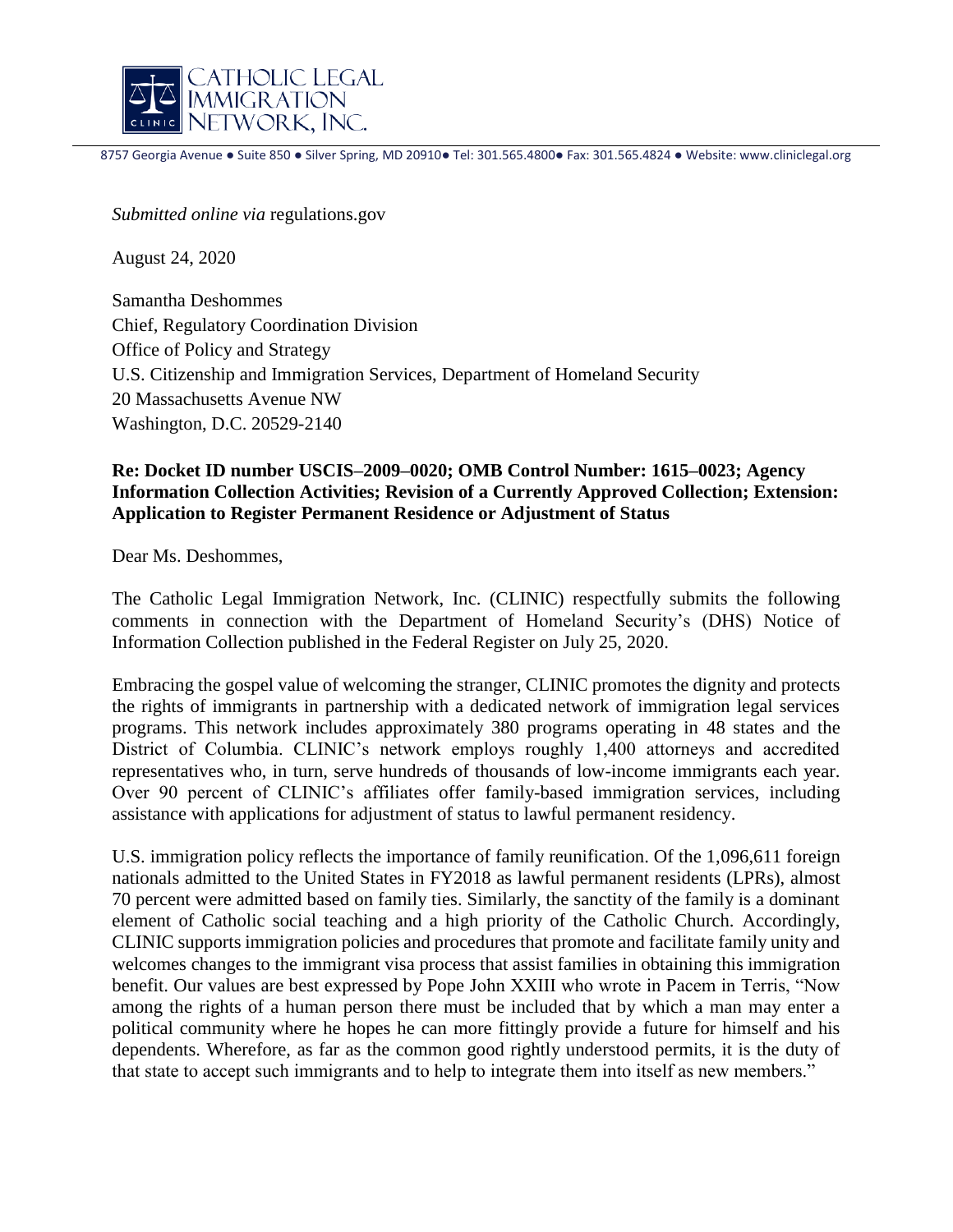CLINIC provides the following comments to the proposed Form I-485, Application to Register Permanent Residence or Adjust Status:

# **Part 1. Information About You**

Question #32b includes "Cuban parole" as an option in the parenthetical. All persons who are paroled for humanitarian reasons are paroled under INA  $\S$  212(d)(5). There is no separate classification for Cubans who are paroled into the country. Therefore, CLINIC recommends that USCIS delete the words "Cuban parole."

# **Part 2. Application Type or Filing Category**

Question #4a, Religious Worker, contains a typo. The number "360" is written twice.

Questions #1 and #13 are duplicative. Questions regarding whether the applicant is a principal or derivative beneficiary, and questions about the principal, should all be in the same place on the form.

# **Part 3. Additional Information About You**

Question #1 reads: "Have you ever applied for an immigrant visa to obtain permanent resident status at a U.S. embassy or U.S. consulate abroad *to obtain permanent resident status*" [added language in italics]. The proposed added language is redundant and should be deleted. USCIS should also delete the word "abroad," since all U.S. embassies and consulates are located abroad.

# **Part 8 – General Eligibility and Inadmissibility Grounds**

Questions #29 – 33 relate to possible immigration violations in countries other than the United States and are not relevant to inadmissibility under INA  $\S$  212(a). They also use terms such as "employment authorization (or the equivalent)," "unlawful presence (or the equivalent)," "removal, deportation, or exclusion proceedings (or the equivalent)," and "ordered removed, deported, or excluded (or the equivalent)." It is unreasonable to ask applicants for adjustment of status whether terms used in U.S. law have any equivalency in the laws of other countries, especially when they have no bearing on the applicant's admissibility. CLINIC strongly recommends that these questions be deleted.

Question #71 asks if the applicant is exempt from the public charge ground of inadmissibility. It refers the applicant to the Form I-485 Instructions. The Instructions, on page 14, state that if the applicant is exempt from the public charge ground of inadmissibility, he or she does not need to submit either a Form I-944 or an I-864. It then lists the 19 categories of applicants who are exempt, from A through S. These include applicants granted U status, T status, and VAWA self-petitioners. This means that these applicants do not need to submit an I-864.

The current Form I-485 states that "if you answered 'Yes' to" the question of being exempt from public charge, then the applicant should skip the next questions regarding the affidavit of support (Questions #62a-n). This is logical, except on the current form the questions regarding exemption from the affidavit of support include categories exempt from public charge. If the applicant is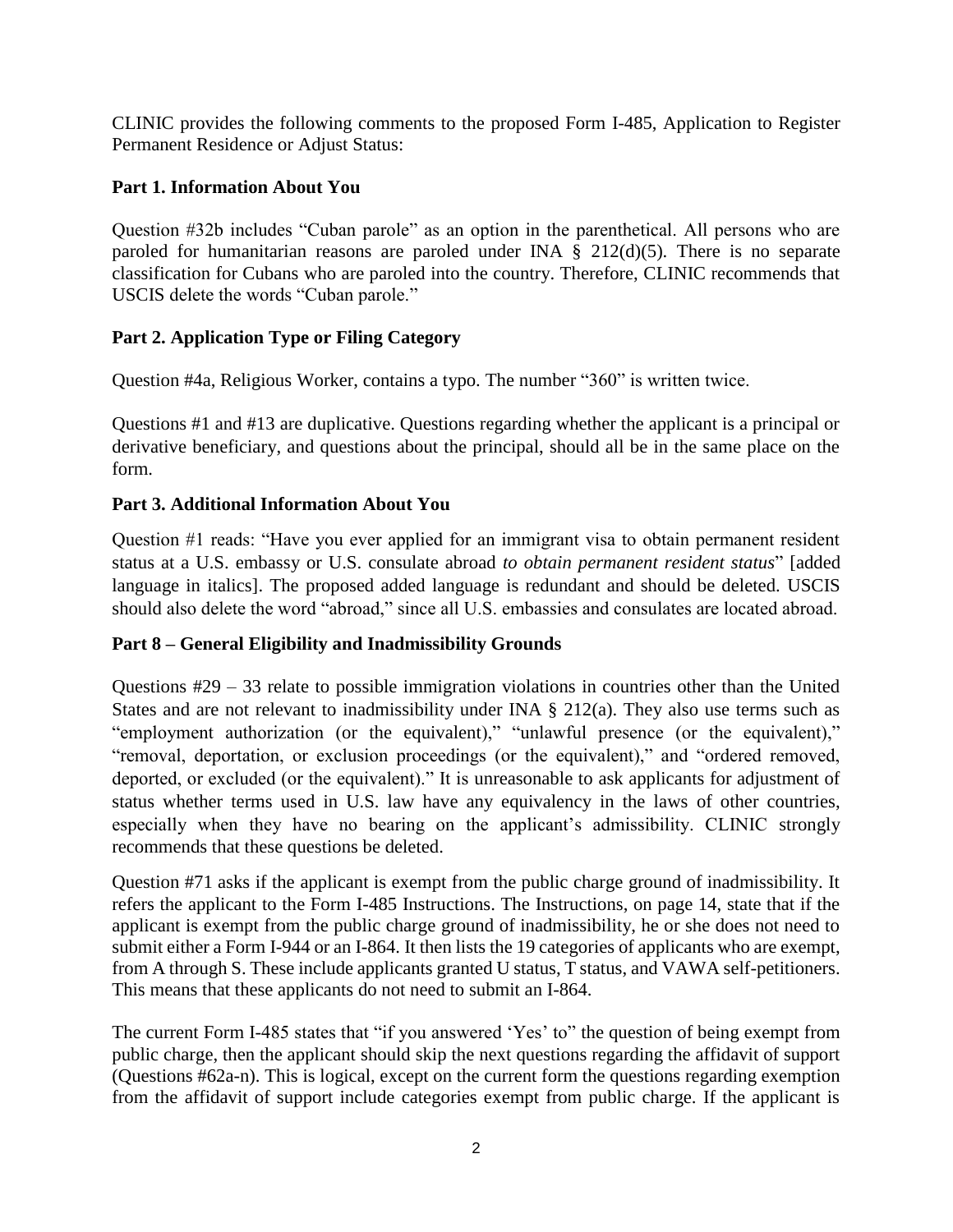exempt from public charge, he or she is exempt from the affidavit of support and therefore should have skipped this question.

Many practitioners are therefore confused as to whether they need to indicate that the applicant is exempt from the I-864 if they are exempt from public charge. For example, one exemption from the affidavit of support is because "I am applying under the human trafficking victim (T nonimmigrant) immigrant category." (Question #62f). Another exemption from the affidavit of support is because "I am applying under the victim of qualifying criminal activity (U nonimmigrant) immigrant category." (Question #62h). As indicated in the Instructions, both T and U nonimmigrants are exempt from public charge and therefore should not be answering question #62. What compounds the confusion is that Question #62 does not include a similar I-864 exemption for VAWA applicants. They are also exempt from public charge and should not be included in #62, but it is inconsistent to include U and T nonimmigrants and not VAWA recipients. The simple remedy, therefore, would be to delete current Questions #62f and #62g rather than to add a separate category for VAWA applicants.

Unfortunately, the proposed I-485 misses this opportunity. Instead, the proposed Question #71 deletes the language from current Question #61 stating that if the applicant is exempt from public charge, he or she should skip over the next questions as to whether he or she should file an I-864. The result is that applicants who are exempt from public charge and who have stated that in Question #71 must now explain why they are exempt from filing the I-864. Again, everyone exempt from public charge is exempt from the affidavit of support. But Questions #72a-n include applicants who are both exempt from public charge and those who are subject to it but exempt from the affidavit of support. It merges two distinct requirements or exemptions. Rather than eliminating the confusion with the current form, it actually compounds it. CLINIC recommends maintaining the current language on the Form I-485 but eliminating questions #62f and g.

In the alternative, CLINIC recommends the following changes to the proposed Form I-485, Question #72, under the *Heading Affidavit of Support under Section 213A of the INA (Form I-864)*:

- Insert: "If you are exempt from public charge, you do not need to file a Form I-864" before the words "You may need to file Form I-864."
- Change: "You may need to file Form I-864" to "If you are subject to public charge, you need to file a Form I-864 unless you are exempt under one of these categories."
- Change: "I am EXEMPT from filing Form I-864 because:" to "I am subject to public charge but EXEMPT from filing Form I-864 because:"
- Delete all text contained in Questions #72f and h. These categories pertain to U and T nonimmigrants who are not subject to public charge.
- Delete all text contained in Questions #72g and i. To the extent there are any T and U nonimmigrants who are applying to adjust based on some other immigration category (e.g., an approved family-based petition), their exemption from public charge or the affidavit of support would be based on the immigration category they are applying under.
- $\bullet$  Delete the text in Question #72j. If the applicant is exempt from public charge, it is unnecessary to indicate that he or she is also exempt from filing the affidavit of support.